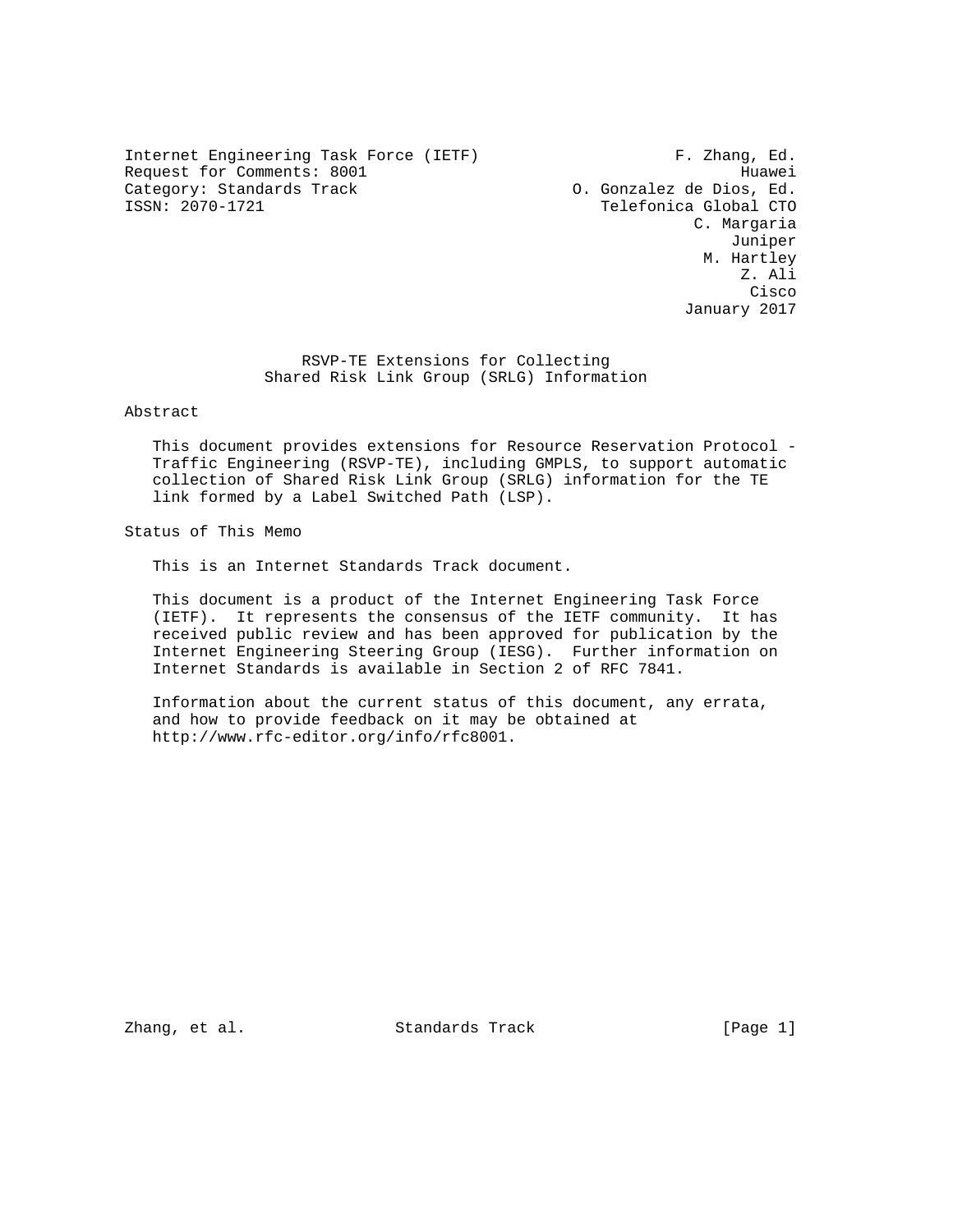# Copyright Notice

 Copyright (c) 2017 IETF Trust and the persons identified as the document authors. All rights reserved.

 This document is subject to BCP 78 and the IETF Trust's Legal Provisions Relating to IETF Documents

 (http://trustee.ietf.org/license-info) in effect on the date of publication of this document. Please review these documents carefully, as they describe your rights and restrictions with respect to this document. Code Components extracted from this document must include Simplified BSD License text as described in Section 4.e of the Trust Legal Provisions and are provided without warranty as described in the Simplified BSD License.

Table of Contents

| $1 \cdot$      |                                               |  |  |  |  |  |  |  |  |  |  | 3               |
|----------------|-----------------------------------------------|--|--|--|--|--|--|--|--|--|--|-----------------|
| 1.1.           | Applicability Example: Dual-Homing            |  |  |  |  |  |  |  |  |  |  | $\overline{3}$  |
|                |                                               |  |  |  |  |  |  |  |  |  |  | 5               |
|                |                                               |  |  |  |  |  |  |  |  |  |  | 5               |
| 3.1.           | SRLG Collection Indication                    |  |  |  |  |  |  |  |  |  |  | 5               |
|                |                                               |  |  |  |  |  |  |  |  |  |  | 6               |
|                |                                               |  |  |  |  |  |  |  |  |  |  | 6               |
| 3.4.           |                                               |  |  |  |  |  |  |  |  |  |  | 6               |
|                |                                               |  |  |  |  |  |  |  |  |  |  | 6               |
| 4.1.           |                                               |  |  |  |  |  |  |  |  |  |  | 6               |
|                |                                               |  |  |  |  |  |  |  |  |  |  | $7\phantom{.0}$ |
|                |                                               |  |  |  |  |  |  |  |  |  |  | 8               |
|                |                                               |  |  |  |  |  |  |  |  |  |  |                 |
|                |                                               |  |  |  |  |  |  |  |  |  |  |                 |
|                |                                               |  |  |  |  |  |  |  |  |  |  |                 |
| 5.4.           |                                               |  |  |  |  |  |  |  |  |  |  |                 |
|                | 6. Manageability Considerations 11            |  |  |  |  |  |  |  |  |  |  |                 |
|                | 6.1. Policy Configuration 11                  |  |  |  |  |  |  |  |  |  |  |                 |
|                | 6.2. Coherent SRLG IDs 11                     |  |  |  |  |  |  |  |  |  |  |                 |
|                | 7. Security Considerations 12                 |  |  |  |  |  |  |  |  |  |  |                 |
| 8 <sub>1</sub> |                                               |  |  |  |  |  |  |  |  |  |  |                 |
|                | 8.1. RSVP Attribute Bit Flags 12              |  |  |  |  |  |  |  |  |  |  |                 |
|                | 8.2. ROUTE_RECORD Object 12                   |  |  |  |  |  |  |  |  |  |  |                 |
|                | 8.3. Policy Control Failure Error Subcodes 13 |  |  |  |  |  |  |  |  |  |  |                 |
|                |                                               |  |  |  |  |  |  |  |  |  |  |                 |
|                | 9.1. Normative References 13                  |  |  |  |  |  |  |  |  |  |  |                 |
|                | 9.2. Informative References 14                |  |  |  |  |  |  |  |  |  |  |                 |
|                |                                               |  |  |  |  |  |  |  |  |  |  |                 |
|                |                                               |  |  |  |  |  |  |  |  |  |  |                 |
|                |                                               |  |  |  |  |  |  |  |  |  |  |                 |
|                |                                               |  |  |  |  |  |  |  |  |  |  |                 |

Zhang, et al. Standards Track [Page 2]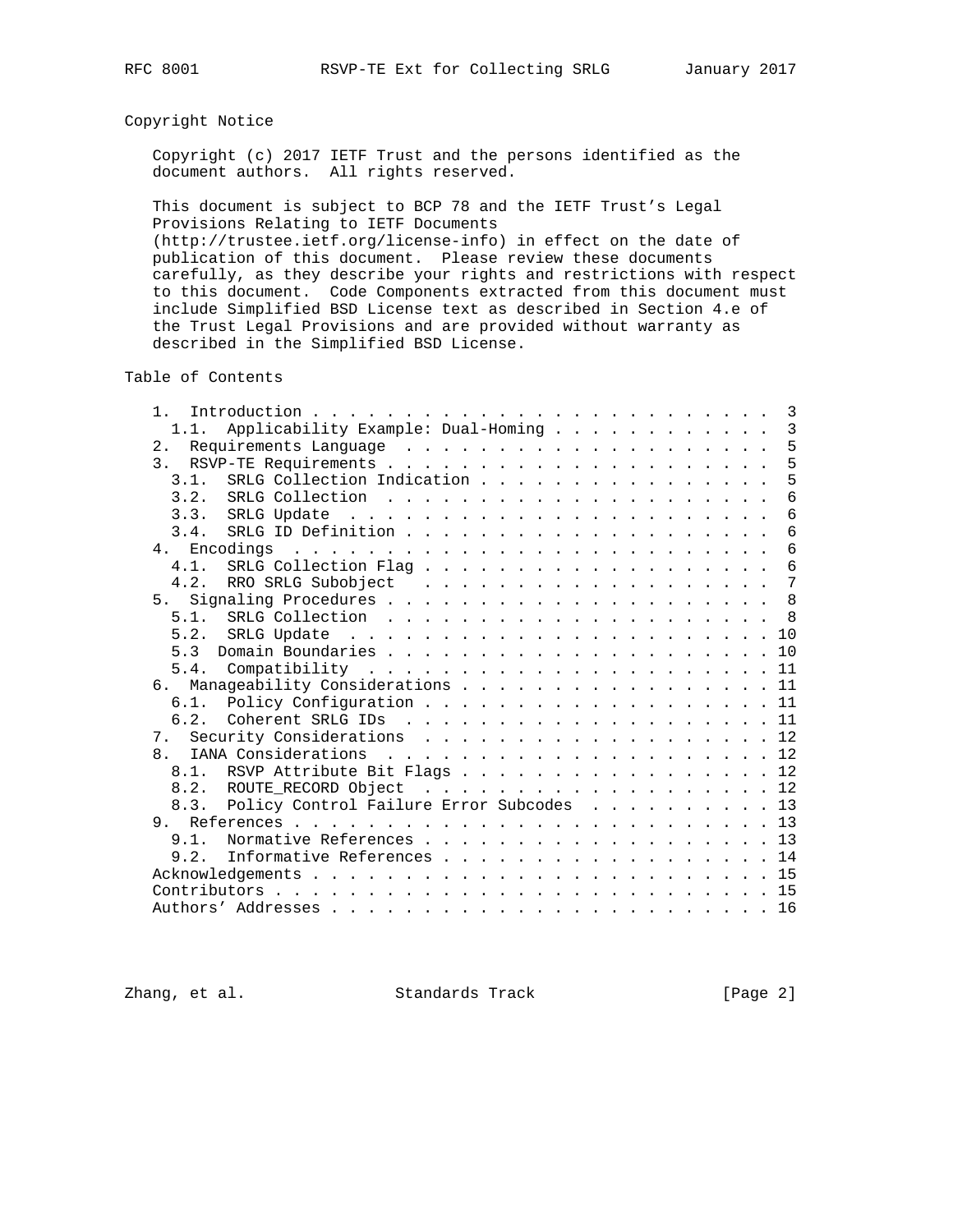## 1. Introduction

 It is important to understand which Traffic Engineering (TE) links in a given network might be at risk from the same failures. In this sense, a set of links can constitute a Shared Risk Link Group (SRLG) if they share a resource whose failure can affect all links in the set [RFC4202].

 On the other hand, as described in [RFC4206] and [RFC6107], a Hierarchical LSP (H-LSP) or stitched LSP (S-LSP) can be used for carrying one or more other LSPs. Both the H-LSP and S-LSP can be formed as a TE link. In such cases, it is important to know the SRLG information of the LSPs that will be used to carry further LSPs.

 This document provides a signaling mechanism that collects the SRLGs that are used by an LSP and can then be advertised as properties of the TE link formed by that LSP.

## 1.1. Applicability Example: Dual-Homing

 An interesting use case for the SRLG collection procedures defined in this document is achieving LSP diversity in a dual-homing scenario. The use case is illustrated in Figure 1, when the overlay model is applied as defined in [RFC4208]. In this example, the exchange of routing information over the User-Network Interface (UNI) is prohibited by operator policy.



Figure 1: Dual-Homing Configuration

Zhang, et al. Standards Track [Page 3]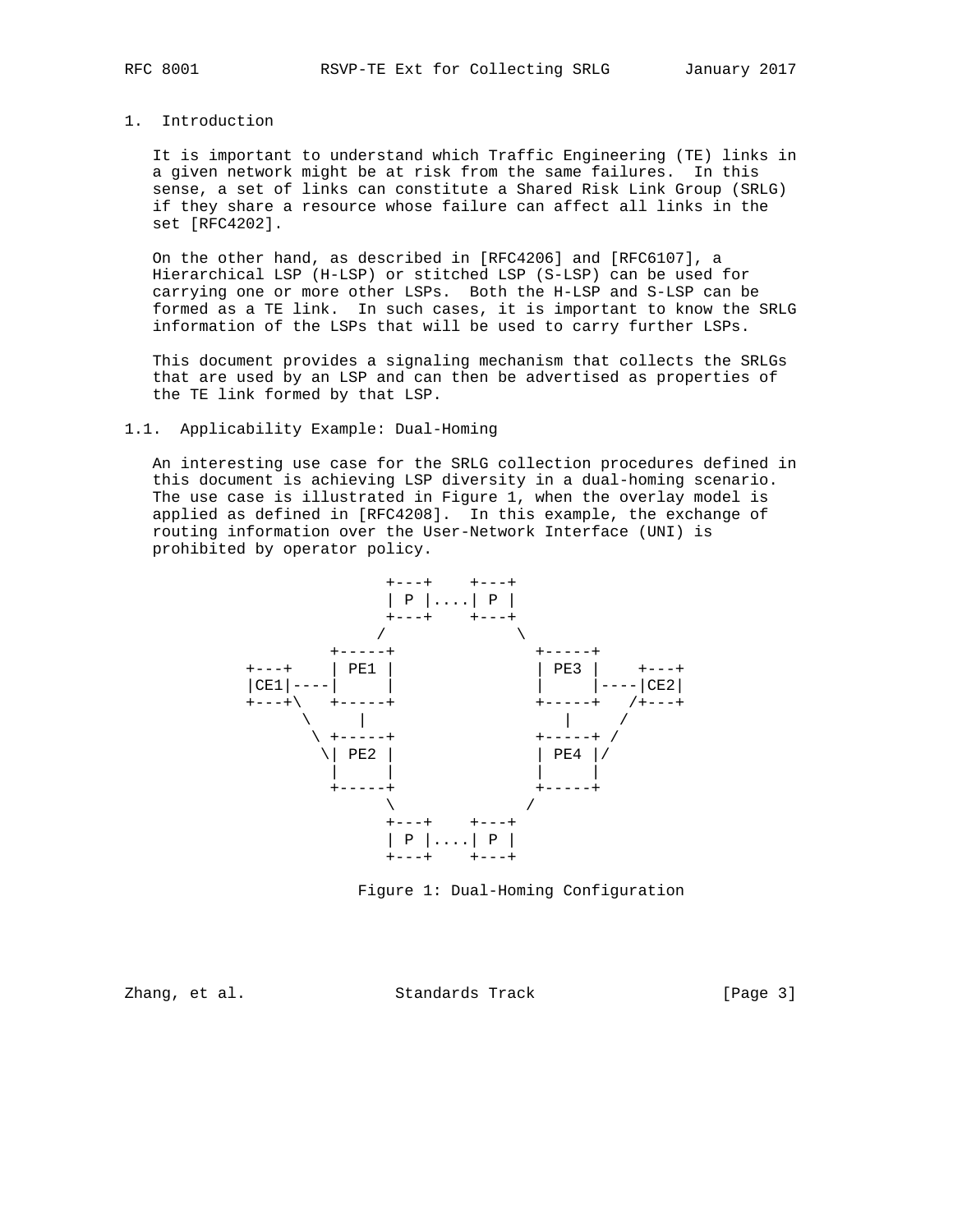Single-homed customer edge (CE) devices are connected to a single provider edge (PE) device via a single UNI link (which could be a bundle of parallel links, typically using the same fiber cable). This single UNI link can constitute a single point of failure. Such a single point of failure can be avoided if the CE device is connected to two PE devices via two UNI interfaces for CE1 and CE2, respectively, as depicted in Figure 1.

 For the dual-homing case, it is possible to establish two connections (LSPs) from the source CE device to the same destination CE device where one connection is using one UNI link to PE1, for example, and the other connection is using the UNI link to PE2. In order to avoid single points of failure within the provider network, it is necessary to also ensure path (LSP) diversity within the provider network to achieve end-to-end diversity for the two LSPs between the two CE devices CE1 and CE2. This use case describes how it is possible to achieve path diversity within the provider network based on collected SRLG information. As the two connections (LSPs) enter the provider network at different PE devices, the PE device that receives the connection request for the second connection needs to know the additional path computation constraints such that the path of the second LSP is disjoint with respect to the already established first connection.

 As SRLG information is normally not shared between the provider network and the client network, i.e., between PE and CE devices, the challenge is how to solve the diversity problem when a CE is dual homed. The RSVP extensions for collecting SRLG information defined in this document make it possible to retrieve SRLG information for an LSP and hence solve the dual-homing LSP diversity problem. For example, CE1 in Figure 1 may have requested an LSP1 to CE2 via PE1 that is routed via PE3 to CE2. CE1 can then subsequently request an LSP2 to CE2 via PE2 with the constraint that it needs to be maximally SRLG disjoint with respect to LSP1. PE2, however, does not have any SRLG information associated with LSP1, and this is needed as input for its constraint-based path computation function. If CE1 is capable of retrieving the SRLG information associated with LSP1 from PE1, it can pass this discovered information to PE2 as part of the LSP2 setup request (RSVP PATH message) in an EXCLUDE\_ROUTE Object (XRO) or Explicit Exclusion Route Subobject (EXRS) as described in [RFC4874], and PE2 can now calculate a path for LSP2 that is SRLG disjoint with respect to LSP1. The SRLG information associated with LSP1 can be retrieved when LSP1 is established or at any time before LSP2 is set up.

When CE1 sends the setup request for LSP2 to PE2, it can also request the collection of SRLG information for LSP2 and send that information to PE1 by re-signaling LSP1 with SRLG-exclusion based on LSP2's

Zhang, et al. Standards Track [Page 4]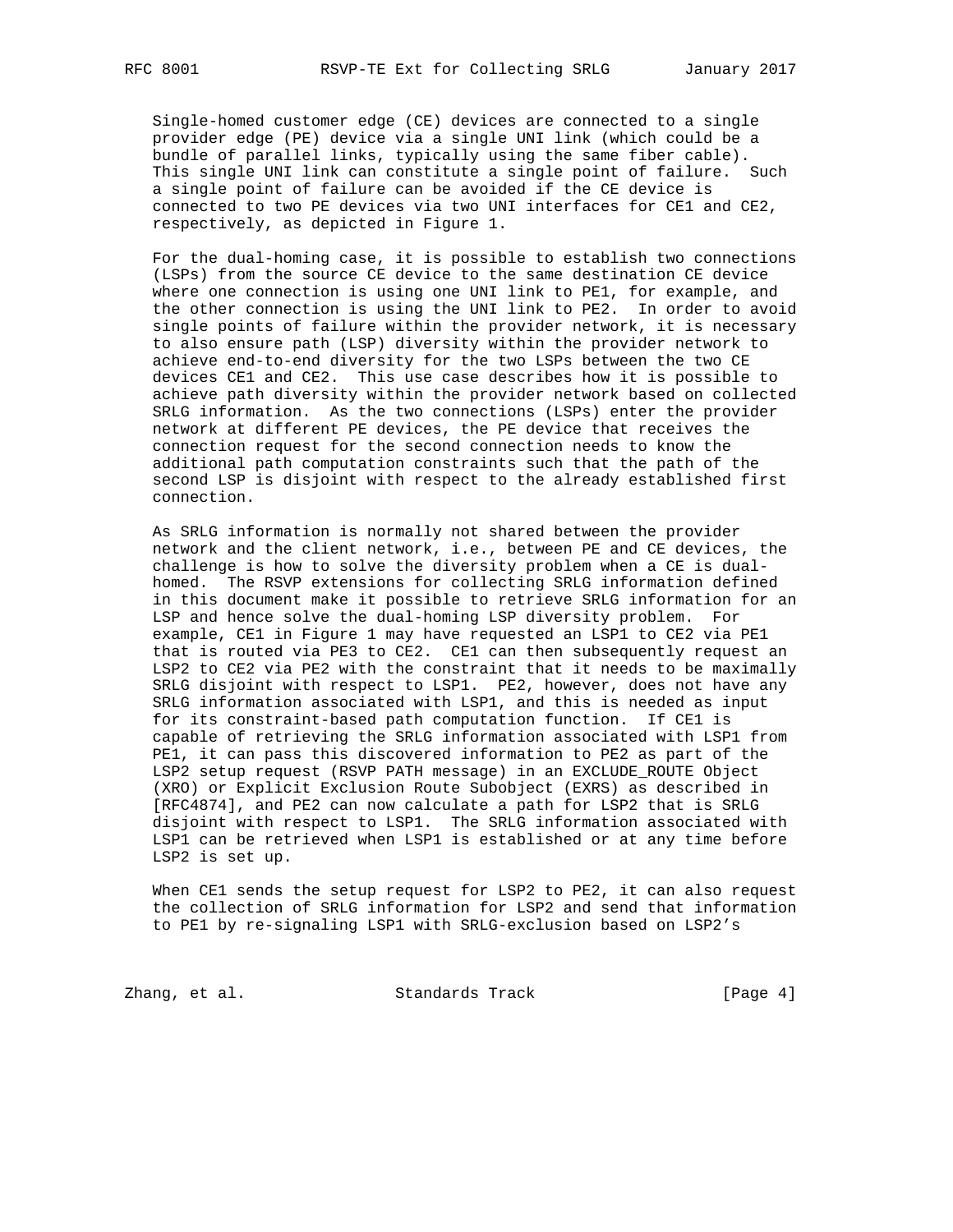discovered SRLGs. This will ensure that the two paths for the two LSPs remain mutually diverse; this is important when the provider network is capable of restoring connections that failed due to a network failure (fiber cut) in the provider network.

 Note that the knowledge of SRLG information even for multiple LSPs does not allow a CE device to derive the provider network topology based on the collected SRLG information. It would, however, be possible for an entity controlling multiple CE devices to derive some information related to the topology. This document therefore allows PE devices to control the communication of SRLGs outside the provider network if desired.

2. Requirements Language

 The key words "MUST", "MUST NOT", "REQUIRED", "SHALL", "SHALL NOT", "SHOULD", "SHOULD NOT", "RECOMMENDED", "MAY", and "OPTIONAL" in this document are to be interpreted as described in [RFC2119].

3. RSVP-TE Requirements

The SRLG collection process takes place in three stages:

- o The LSP's ingress node requests that SRLG collection take place;
- o SRLG data is added to the Path and Resv ROUTE\_RECORD Objects (RROs) by all nodes during signaling;
- o Changes to previously signaled SRLG data are made by sending updated Path and Resv messages as required.
- 3.1. SRLG Collection Indication

 The ingress node of the LSP needs be capable of indicating whether the SRLG information of the LSP is to be collected during the signaling procedure of setting up an LSP. There is no need for SRLG information to be collected without an explicit request by the ingress node.

 It may be preferable for the SRLG collection request to be understood by all nodes along the LSP's path, or it may be more important for the LSP to be established successfully even if it traverses nodes that cannot supply SRLG information or have not implemented the procedures specified in this document. It is desirable for the ingress node to make the SRLG collection request in a manner that best suits its own policy.

Zhang, et al. Standards Track [Page 5]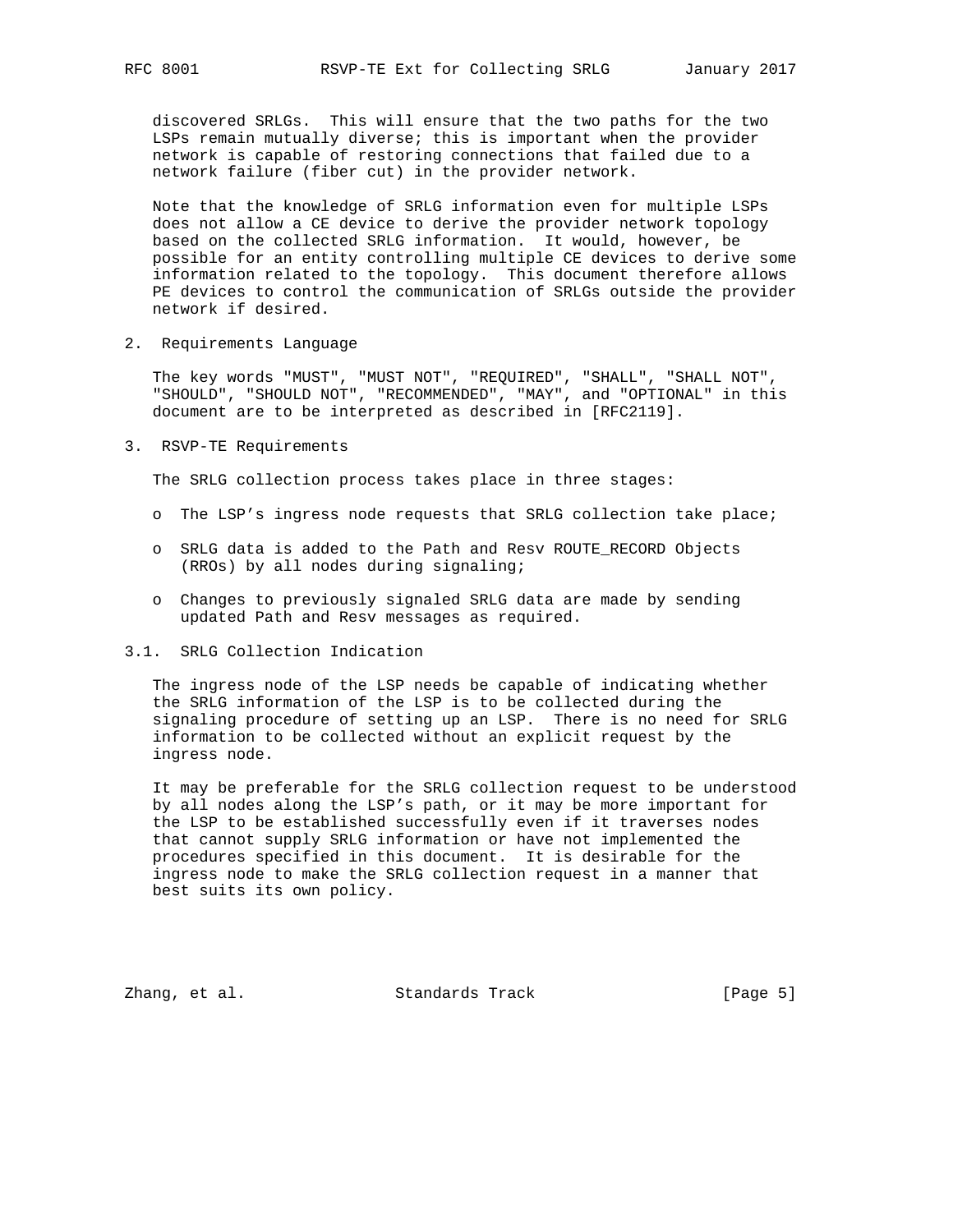## 3.2. SRLG Collection

 If requested, the SRLG information is collected during the setup of an LSP. SRLG information is added by each hop to the Path RRO during Path message processing. The same information is also added to the Resv RRO during Resv processing at each hop.

#### 3.3. SRLG Update

 When the SRLG information of an existing LSP for which SRLG information was collected during signaling changes, the relevant nodes of the LSP need to be capable of updating the SRLG information of the LSP. This means that the signaling procedure needs to be capable of updating the new SRLG information.

### 3.4. SRLG ID Definition

 The identifier of an SRLG (SRLG ID) is defined as a 32-bit quantity in [RFC4202]. This definition is used in this document.

#### 4. Encodings

#### 4.1. SRLG Collection Flag

 In order to indicate to nodes that SRLG collection is desired, this document defines a new flag in the Attribute Flags TLV (see [RFC5420]). This document defines a new SRLG Collection Flag in the Attribute Flags TLV. A node that wishes to indicate that SRLG collection is desired MUST set this flag in an Attribute Flags TLV in an LSP\_REQUIRED\_ATTRIBUTES object (if collection is to be mandatory) or an LSP\_ATTRIBUTES object (if collection is desired but not mandatory).

o Bit Number (specified in Section 8.1): SRLG Collection Flag

 The SRLG Collection Flag is meaningful on a Path message. If the SRLG Collection Flag is set to 1, it means that the SRLG information SHOULD be reported to the ingress and egress node along the setup of the LSP.

 The rules for the processing of the Attribute Flags TLV are not changed.

Zhang, et al. Standards Track [Page 6]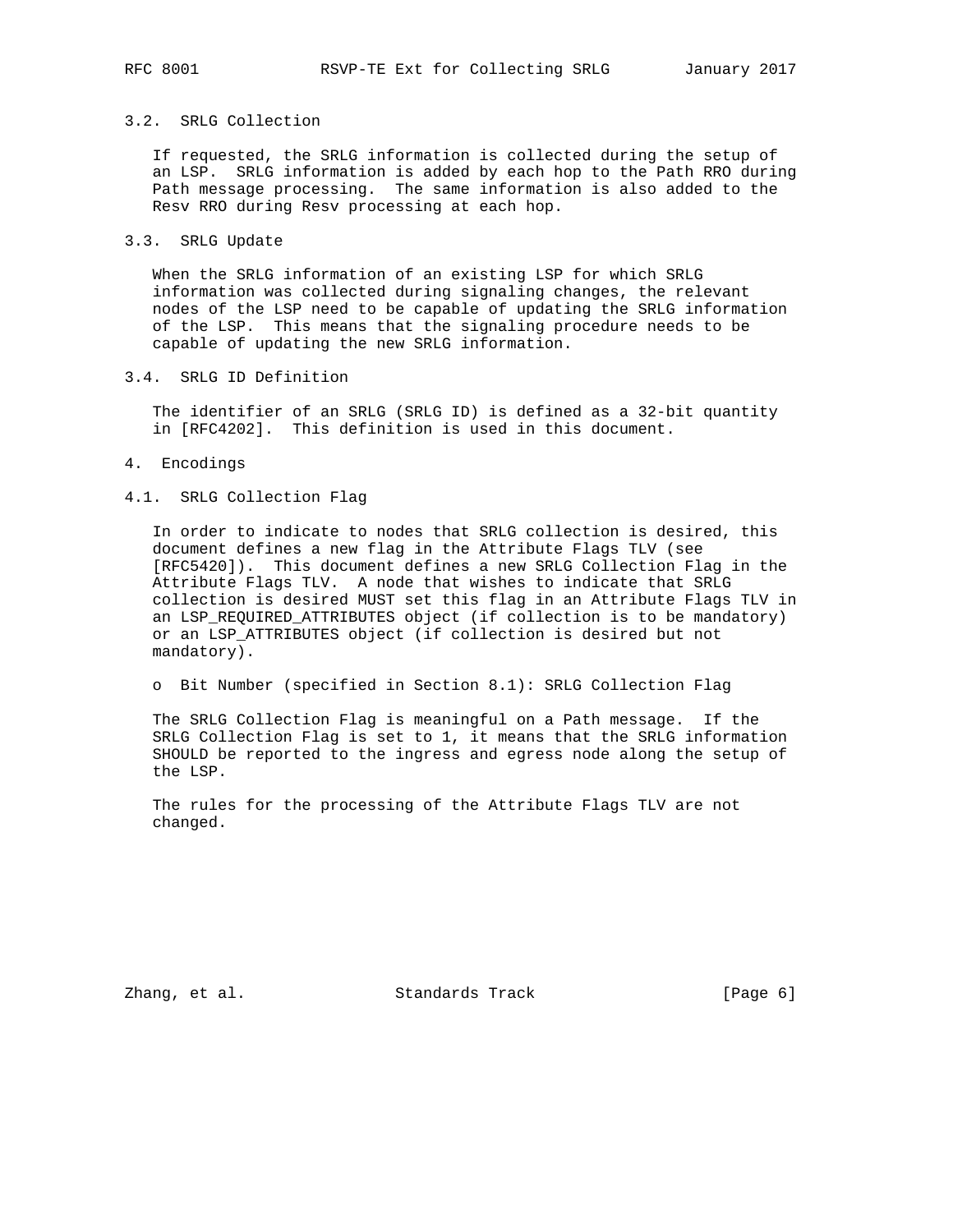# 4.2. RRO SRLG Subobject

 This document defines a new RRO subobject (ROUTE\_RECORD subobject) to record the SRLG information of the LSP. Its format is modeled on the RRO subobjects defined in [RFC3209].

 $0$  1 2 3 0 1 2 3 4 5 6 7 8 9 0 1 2 3 4 5 6 7 8 9 0 1 2 3 4 5 6 7 8 9 0 1 +-+-+-+-+-+-+-+-+-+-+-+-+-+-+-+-+-+-+-+-+-+-+-+-+-+-+-+-+-+-+-+-+ Type | Length |D| Reserved +-+-+-+-+-+-+-+-+-+-+-+-+-+-+-+-+-+-+-+-+-+-+-+-+-+-+-+-+-+-+-+-+ SRLG ID 1 (4 octets) +-+-+-+-+-+-+-+-+-+-+-+-+-+-+-+-+-+-+-+-+-+-+-+-+-+-+-+-+-+-+-+-+  $\sim$  ....  $\sim$  ....  $\sim$  ....  $\sim$  ....  $\sim$  ....  $\sim$  .....  $\sim$  .....  $\sim$  .....  $\sim$  +-+-+-+-+-+-+-+-+-+-+-+-+-+-+-+-+-+-+-+-+-+-+-+-+-+-+-+-+-+-+-+-+ SRLG ID n (4 octets) +-+-+-+-+-+-+-+-+-+-+-+-+-+-+-+-+-+-+-+-+-+-+-+-+-+-+-+-+-+-+-+-+

Type (8 bits)

The type of the subobject. The value is specified in Section 8.2.

Length (8 bits)

 The Length field contains the total length of the subobject in octets, including the Type and Length fields. The Length depends on the number of SRLG IDs.

Direction bit (D-bit) (1 bit)

 If not set, the SRLGs contained in this subobject apply to the downstream direction. If set, they apply to the upstream direction.

Reserved (15 bits)

 This 15-bit field is reserved. It SHOULD be set to zero on transmission and MUST be ignored on receipt.

SRLG ID (4 octets)

 This field contains one SRLG ID. There is one SRLG ID field per SRLG collected. There MAY be multiple SRLG ID fields in an SRLG subobject.

 A node MUST NOT push an SRLG subobject in the ROUTE\_RECORD without also pushing either an IPv4 subobject, an IPv6 subobject, an Unnumbered Interface ID subobject, or a Path Key Subobject (PKS).

Zhang, et al. Standards Track [Page 7]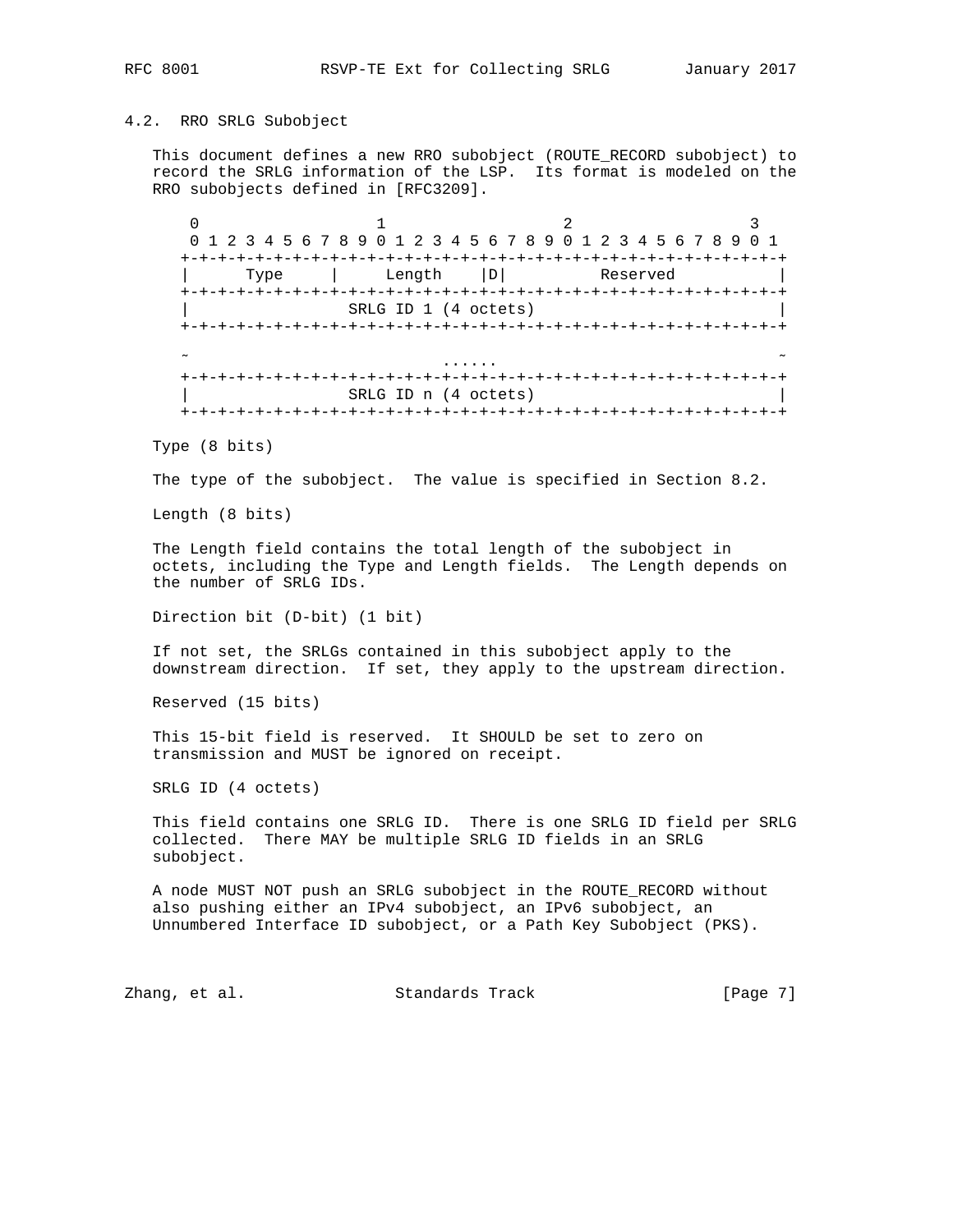As described in [RFC3209], the ROUTE\_RECORD object is managed as a stack. The SRLG subobject MUST be pushed by the node before the node IP address or link identifier. The SRLG subobject SHOULD be pushed after the Attribute subobject, if present, and after the LABEL subobject, if requested. It MUST be pushed within the hop to which it applies.

 [RFC5553] describes mechanisms to carry a PKS in the RRO so as to facilitate confidentiality in the signaling of inter-domain TE LSPs. RFC 5553 allows the path segment that needs to be hidden (that is, a Confidential Path Segment (CPS)) to be replaced in the RRO with a PKS. If the CPS contains SRLG subobjects, these MAY be retained in the RRO by adding them again after the PKS in the RRO. The CPS is defined in [RFC5520].

 The rules for the processing of the LSP\_REQUIRED\_ATTRIBUTES, LSP\_ATTRIBUTES, and ROUTE\_RECORD objects are not changed.

5. Signaling Procedures

 The ingress node of the LSP MUST be capable of indicating whether the SRLG information of the LSP is to be collected during the signaling procedure of setting up an LSP.

5.1. SRLG Collection

 Per [RFC3209], an ingress node initiates the recording of the route information of an LSP by adding an RRO to a Path message. If an ingress node also desires SRLG recording, it MUST set the SRLG Collection Flag in the Attribute Flags TLV, which MAY be carried in either an LSP\_REQUIRED\_ATTRIBUTES object (when the collection is mandatory) or an LSP\_ATTRIBUTES object (when the collection is desired, but not mandatory).

 A node MUST NOT add SRLG information without an explicit request by the ingress node in the Path message.

 When a node receives a Path message that carries an LSP\_REQUIRED\_ATTRIBUTES object with the SRLG Collection Flag set, if local policy determines that the SRLG information is not to be provided to the endpoints, it MUST return a PathErr message with

- o Error Code 2 (policy) and
- o Error subcode "SRLG Recording Rejected" (see Section 8.3 for value)

to reject the Path message.

Zhang, et al. Standards Track [Page 8]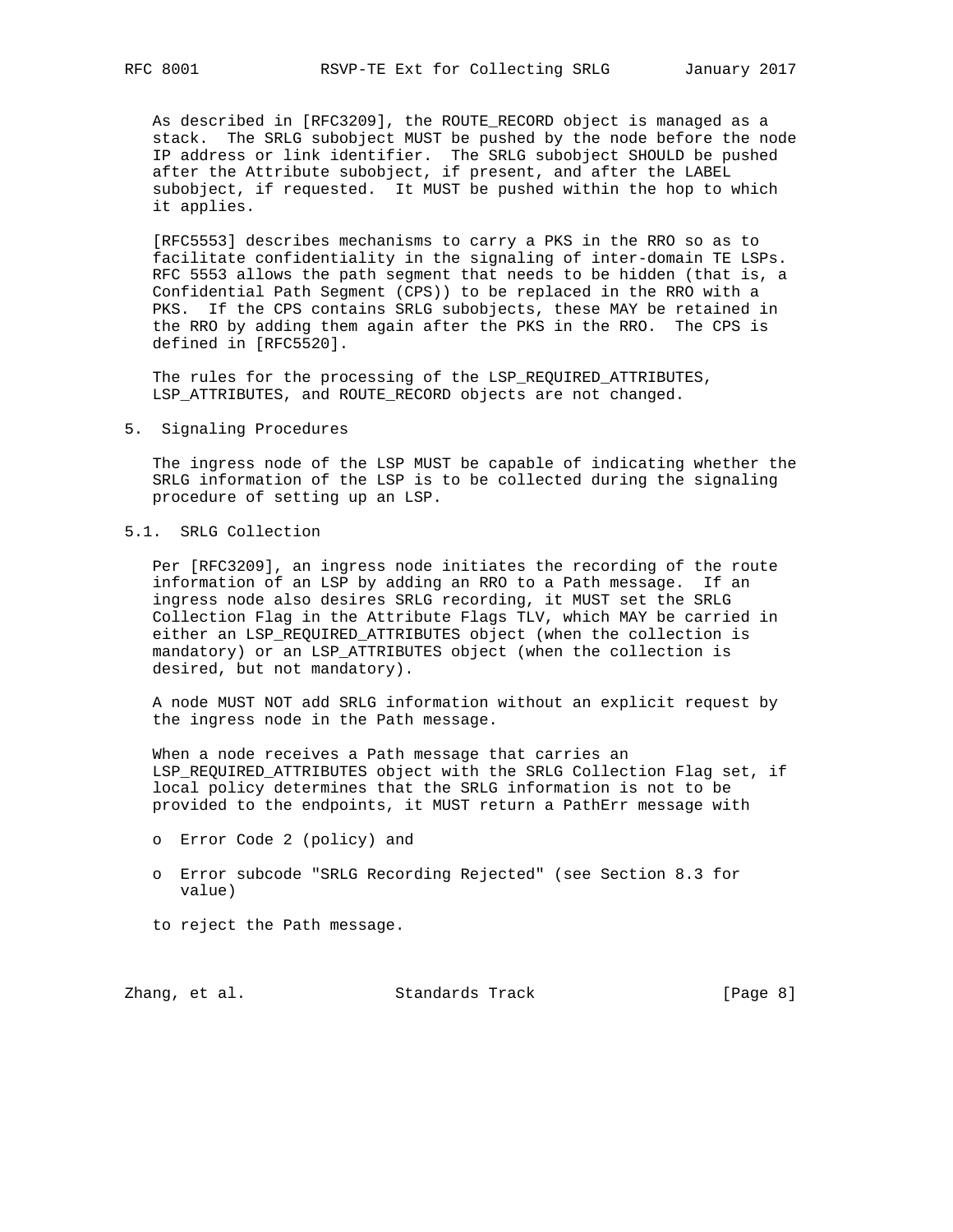When a node receives a Path message that carries an LSP\_ATTRIBUTES object with the SRLG Collection Flag set, if local policy determines that the SRLG information is not to be provided to the endpoints, the Path message MUST NOT be rejected due to the SRLG recording restriction, and the Path message MUST be forwarded without any SRLG subobject(s) added to the RRO of the corresponding outgoing Path message.

 If local policy permits the recording of the SRLG information, the processing node SHOULD add local SRLG information, as defined below, to the RRO of the corresponding outgoing Path message. The processing node MAY add multiple SRLG subobjects to the RRO if necessary. It then forwards the Path message to the next node in the downstream direction. The processing node MUST retain a record of the SRLG recording request for reference during Resv processing described below.

 If the addition of SRLG information to the RRO would result in the RRO exceeding its maximum possible size or becoming too large for the Path message to contain it, the requested SRLGs MUST NOT be added. If the SRLG collection request was contained in an LSP\_REQUIRED\_ATTRIBUTES object, the processing node MUST behave as specified by [RFC3209] and drop the RRO from the Path message entirely. If the SRLG collection request was contained in an LSP\_ATTRIBUTES object, the processing node MAY omit some or all of the requested SRLGs from the RRO; otherwise, it MUST behave as specified by [RFC3209] and drop the RRO from the Path message entirely. Subsequent processing of the LSP proceeds as further specified in [RFC3209].

 Following the steps described above, the intermediate nodes of the LSP can collect the SRLG information in the RRO during the processing of the Path message hop by hop. When the Path message arrives at the egress node, the egress node receives SRLG information in the RRO.

 Per [RFC3209], when issuing a Resv message for a Path message that contains an RRO, an egress node initiates the RRO process by adding an RRO to the outgoing Resv message. The processing for RROs contained in Resv messages then mirrors that of the Path messages.

 When a node receives a Resv message for an LSP for which SRLG Collection was specified in the corresponding Path message, then when local policy allows recording SRLG information, the node MUST add SRLG information to the RRO of the corresponding outgoing Resv message as specified below. When the Resv message arrives at the ingress node, the ingress node can extract the SRLG information from the RRO in the same way as the egress node.

Zhang, et al. Standards Track [Page 9]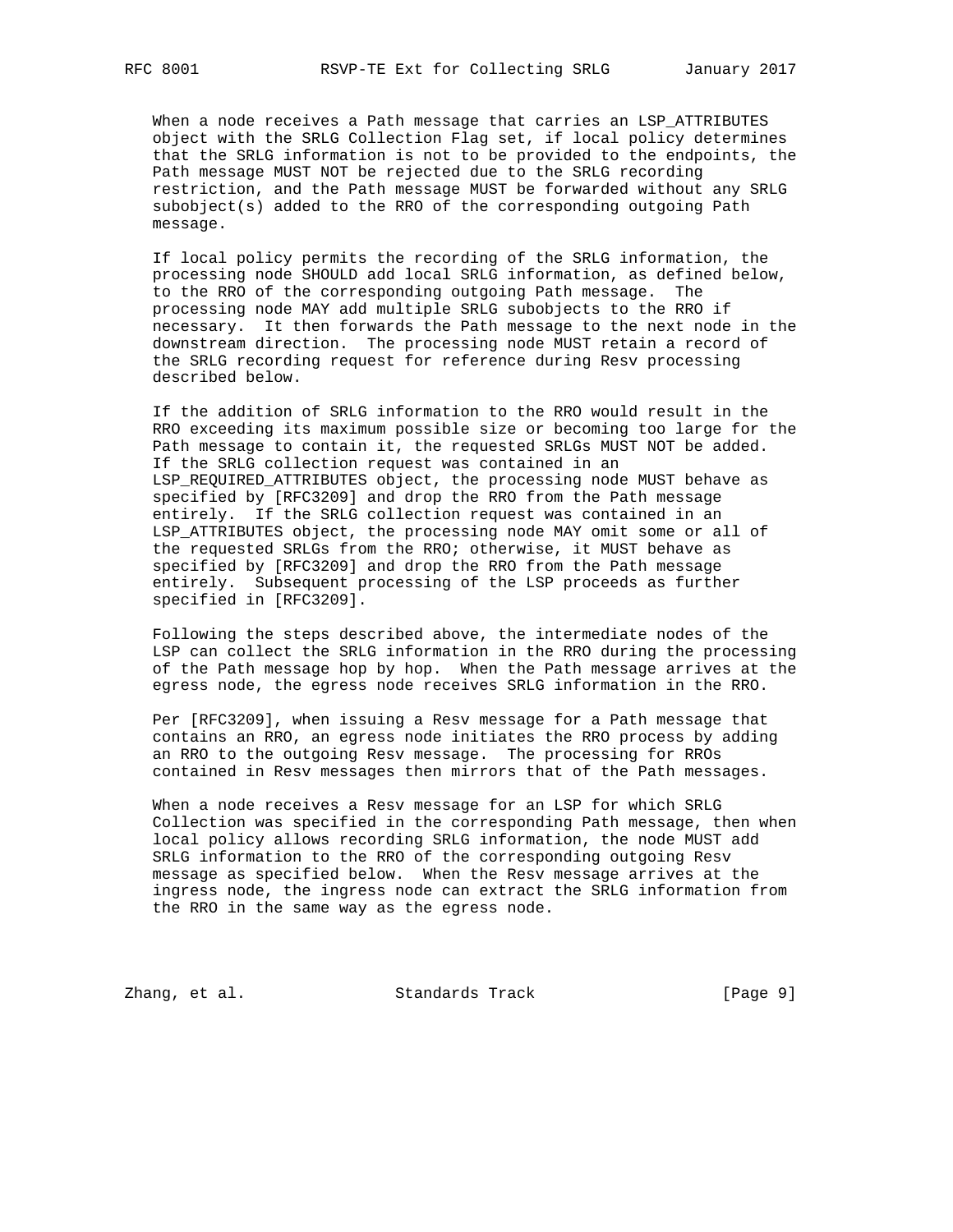Note that a link's SRLG information for the upstream direction cannot be assumed to be the same as that for the downstream direction.

- o For Path and Resv messages for a unidirectional LSP, a node SHOULD include SRLG subobjects in the RRO for the downstream data link only.
- o For Path and Resv messages for a bidirectional LSP, a node SHOULD include SRLG subobjects in the RRO for both the upstream data link and the downstream data link from the local node. In this case, the node MUST include the information in the same order for both Path messages and Resv messages. That is, the SRLG subobject for the upstream link is added to the RRO before the SRLG subobject for the downstream link.

 If SRLG data is added for both the upstream and downstream links, the two sets of SRLG data MUST be added in separate SRLG subobjects. A single SRLG subobject MUST NOT contain a mixture of upstream and downstream SRLGs. When adding a SRLG subobject to an RRO, the D-bit MUST be set appropriately to indicate the direction of the SRLGs. If an SRLG ID applies in both directions, it SHOULD be added to both the upstream and downstream SRLG subobjects.

 Based on the above procedure, the endpoints can get the SRLG information automatically. Then, for instance, the endpoints can advertise it as a TE link to the routing instance based on the procedure described in [RFC6107] and configure the SRLG information of the Forwarding Adjacency (FA) automatically.

## 5.2. SRLG Update

 When the SRLG information of a link is changed, the endpoints of LSPs using that link need to be made aware of the changes. When a change to the set of SRLGs associated with a link occurs, the procedures defined in Section 4.4.3 of [RFC3209] MUST be used to refresh the SRLG information for each affected LSP if the local node's policy dictates that the SRLG change be communicated to other nodes.

## 5.3 Domain Boundaries

 If mandated by local policy as specified by the network operator, a node MAY remove SRLG information from any RRO in a Path or Resv message being processed. It MAY add a summary of the removed SRLGs or map them to other SRLG values. However, this SHOULD NOT be done unless explicitly mandated by local policy.

Zhang, et al. Standards Track [Page 10]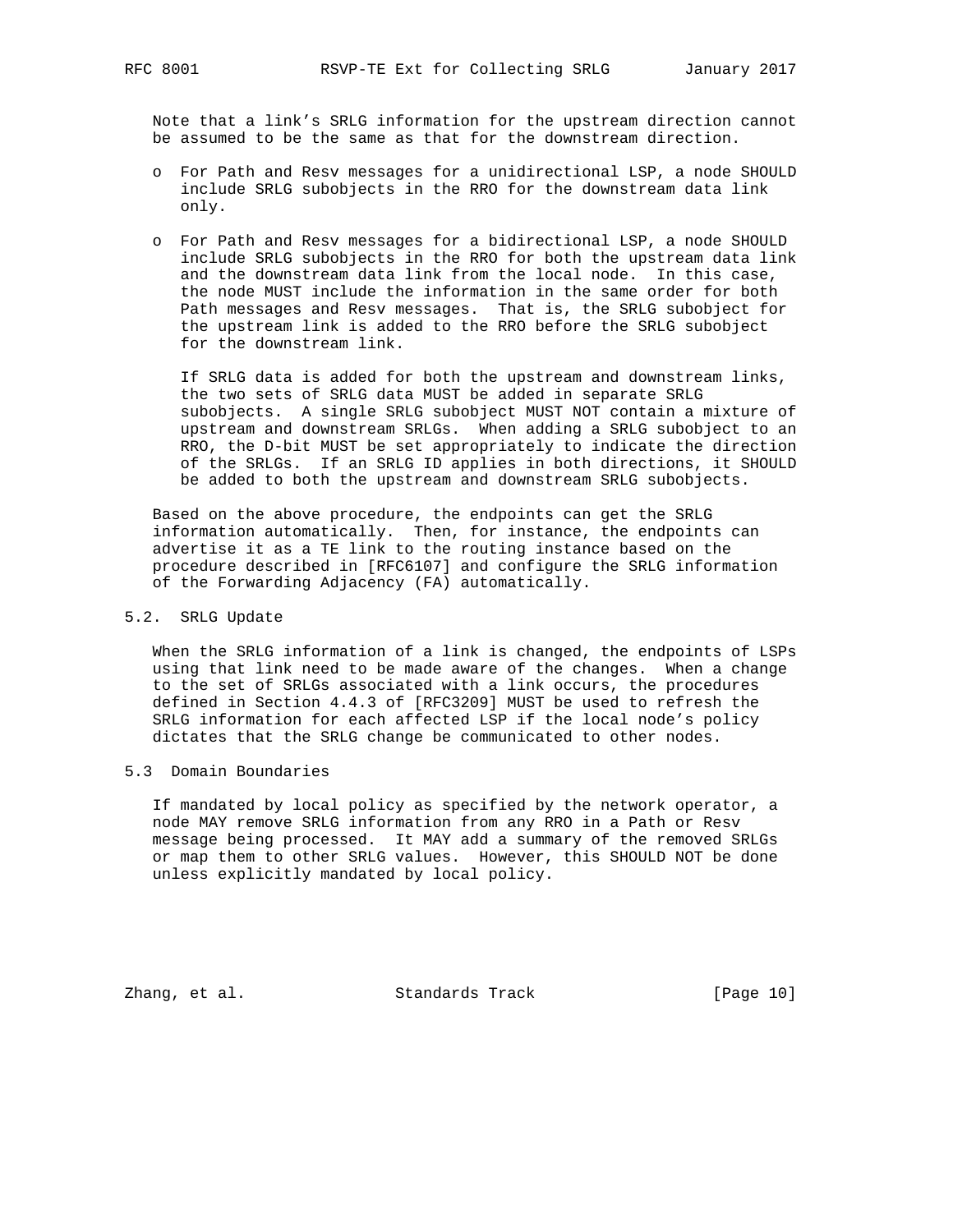#### 5.4. Compatibility

 A node that does not recognize the SRLG Collection Flag in the Attribute Flags TLV is expected to proceed as specified in [RFC5420]. It is expected to pass the TLV on unaltered if it appears in an LSP\_ATTRIBUTES object or to reject the Path message with the appropriate Error Code and Value if it appears in a LSP\_REQUIRED\_ATTRIBUTES object.

 A node that does not recognize the SRLG RRO subobject is expected to behave as specified in [RFC3209]: unrecognized subobjects are to be ignored and passed on unchanged.

#### 6. Manageability Considerations

### 6.1. Policy Configuration

 In a border node of an inter-domain or inter-layer network, the following SRLG processing policy MUST be capable of being configured:

- o Whether the node is allowed to participate in SRLG collection and notify changes to collected SRLG information to endpoint nodes as described in Section 5.2.
- o Whether the SRLG IDs of the domain or specific layer network can be exposed to the nodes outside the domain or layer network, or whether they SHOULD be summarized, mapped to values that are comprehensible to nodes outside the domain or layer network, or removed entirely as described in Section 5.3.

A node using [RFC5553] and PKS MAY apply the same policy.

### 6.2. Coherent SRLG IDs

 In a multi-layer, multi-domain scenario, SRLG IDs can be configured by different management entities in each layer or domain. In such scenarios, maintaining a coherent set of SRLG IDs is a key requirement in order to be able to use the SRLG information properly. Thus, SRLG IDs SHOULD be unique. Note that current procedures are targeted towards a scenario where the different layers and domains belong to the same operator or to several coordinated administrative groups. Ensuring the aforementioned coherence of SRLG IDs is beyond the scope of this document.

 Further scenarios, where coherence in the SRLG IDs cannot be guaranteed, are out of the scope of the present document and are left for further study.

Zhang, et al. Standards Track [Page 11]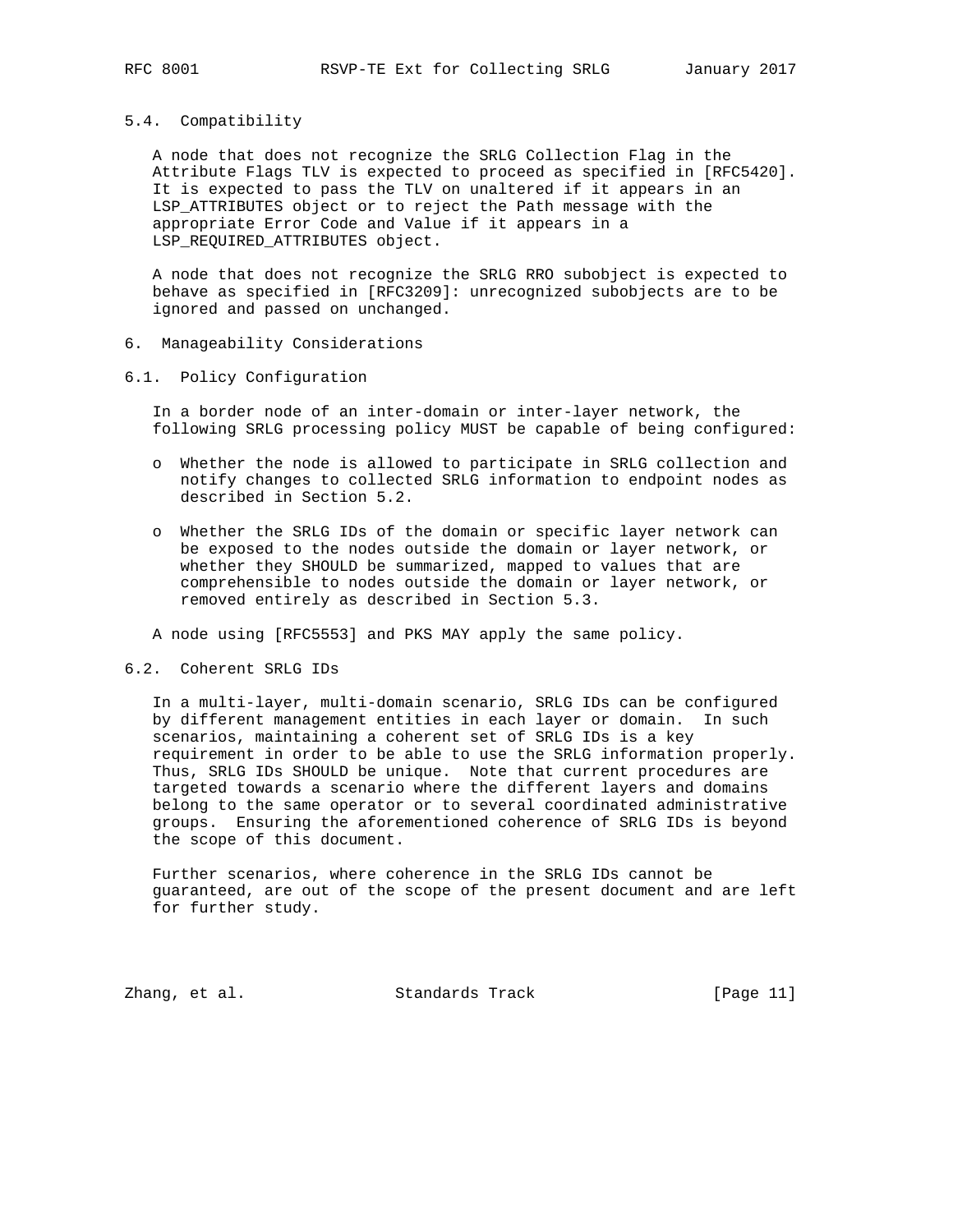7. Security Considerations

 This document builds on the mechanisms defined in [RFC3473], which also discusses related security measures. In addition, [RFC5920] provides an overview of security vulnerabilities and protection mechanisms for the GMPLS control plane. The procedures defined in this document permit the transfer of SRLG data between layers or domains during the signaling of LSPs, subject to policy at the layer or domain boundary. As described in Sections 5.3 and 6.1, local policy as specified by the network operator will explicitly mandate the processing of information at domain or layer boundaries.

- 8. IANA Considerations
- 8.1. RSVP Attribute Bit Flags

 IANA has created a registry and manages the space of the Attribute bit flags of the Attribute Flags TLV, as described in Section 11.3 of [RFC5420], in the "Attribute Flags" subregistry of the "Resource Reservation Protocol-Traffic Engineering (RSVP-TE) Parameters" registry located at <http://www.iana.org/assignments/rsvp-te-parameters>.

This document introduces a new Attribute bit flag:

| Bit No | Name                       | Flags Path Flags Resv | Attribute Attribute RRO ERO Reference |        |                        |
|--------|----------------------------|-----------------------|---------------------------------------|--------|------------------------|
| 12.    | SRLG<br>Collection<br>Flag | Yes                   | Nο                                    | Yes No | RFC 8001,<br>[RFC7570] |

### 8.2. ROUTE\_RECORD Object

 IANA manages the "Resource Reservation Protocol (RSVP) Parameters" registry located at <http://www.iana.org/assignments/rsvp-parameters>. This document introduces a new RRO subobject under the "Sub-object type - 21 ROUTE\_RECORD - Type 1 Route Record" subregistry:

| Value | Description    | Reference |
|-------|----------------|-----------|
|       |                |           |
| 34    | SRLG subobject | RFC 8001  |

Zhang, et al. Standards Track [Page 12]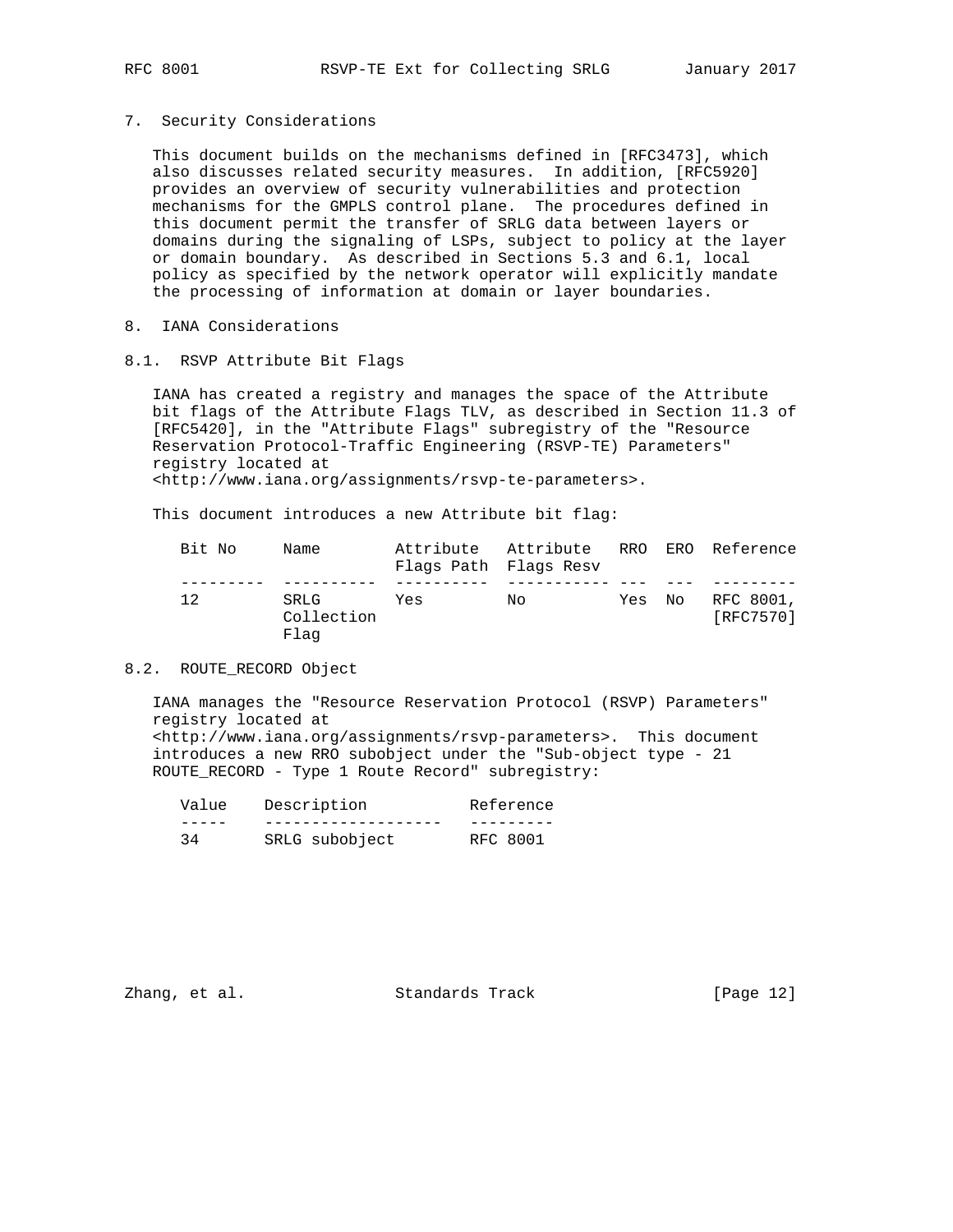# 8.3. Policy Control Failure Error Subcodes

 IANA manages the assignments in the "Error Codes and Globally-Defined Error Value Sub-Codes" section of the "Resource Reservation Protocol (RSVP) Parameters" registry located at <http://www.iana.org/assignments/rsvp-parameters>.

 This document introduces a new value under "Sub-Codes - 2 Policy Control Failure":

|    | Value Description                | Reference |
|----|----------------------------------|-----------|
|    |                                  |           |
| 21 | SRLG Recording Rejected RFC 8001 |           |

# 9. References

- 9.1. Normative References
	- [RFC2119] Bradner, S., "Key words for use in RFCs to Indicate Requirement Levels", BCP 14, RFC 2119, DOI 10.17487/RFC2119, March 1997, <http://www.rfc-editor.org/info/rfc2119>.
	- [RFC3209] Awduche, D., Berger, L., Gan, D., Li, T., Srinivasan, V., and G. Swallow, "RSVP-TE: Extensions to RSVP for LSP Tunnels", RFC 3209, DOI 10.17487/RFC3209, December 2001, <http://www.rfc-editor.org/info/rfc3209>.
	- [RFC3473] Berger, L., Ed., "Generalized Multi-Protocol Label Switching (GMPLS) Signaling Resource ReserVation Protocol- Traffic Engineering (RSVP-TE) Extensions", RFC 3473, DOI 10.17487/RFC3473, January 2003, <http://www.rfc-editor.org/info/rfc3473>.
	- [RFC4202] Kompella, K., Ed., and Y. Rekhter, Ed., "Routing Extensions in Support of Generalized Multi-Protocol Label Switching (GMPLS)", RFC 4202, DOI 10.17487/RFC4202, October 2005, <http://www.rfc-editor.org/info/rfc4202>.
	- [RFC5420] Farrel, A., Ed., Papadimitriou, D., Vasseur, JP., and A. Ayyangarps, "Encoding of Attributes for MPLS LSP Establishment Using Resource Reservation Protocol Traffic Engineering (RSVP-TE)", RFC 5420, DOI 10.17487/RFC5420, February 2009, <http://www.rfc-editor.org/info/rfc5420>.

Zhang, et al. Standards Track [Page 13]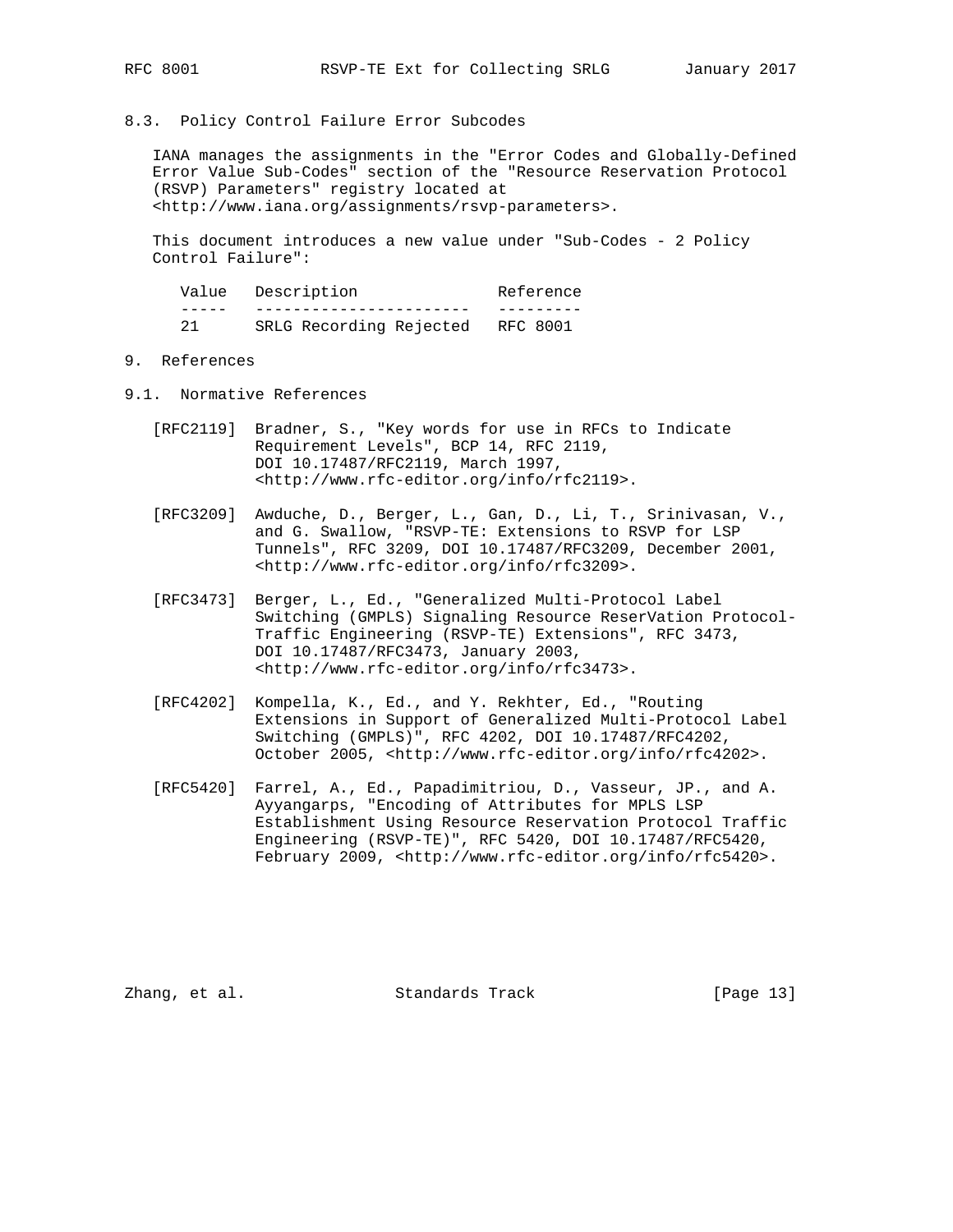- [RFC5520] Bradford, R., Ed., Vasseur, JP., and A. Farrel, "Preserving Topology Confidentiality in Inter-Domain Path Computation Using a Path-Key-Based Mechanism", RFC 5520, DOI 10.17487/RFC5520, April 2009, <http://www.rfc-editor.org/info/rfc5520>.
- [RFC5553] Farrel, A., Ed., Bradford, R., and JP. Vasseur, "Resource Reservation Protocol (RSVP) Extensions for Path Key Support", RFC 5553, DOI 10.17487/RFC5553, May 2009, <http://www.rfc-editor.org/info/rfc5553>.
- 9.2. Informative References
	- [RFC4206] Kompella, K. and Y. Rekhter, "Label Switched Paths (LSP) Hierarchy with Generalized Multi-Protocol Label Switching (GMPLS) Traffic Engineering (TE)", RFC 4206, DOI 10.17487/RFC4206, October 2005, <http://www.rfc-editor.org/info/rfc4206>.
	- [RFC4208] Swallow, G., Drake, J., Ishimatsu, H., and Y. Rekhter, "Generalized Multiprotocol Label Switching (GMPLS) User- Network Interface (UNI): Resource ReserVation Protocol- Traffic Engineering (RSVP-TE) Support for the Overlay Model", RFC 4208, DOI 10.17487/RFC4208, October 2005, <http://www.rfc-editor.org/info/rfc4208>.
	- [RFC4874] Lee, CY., Farrel, A., and S. De Cnodder, "Exclude Routes Extension to Resource ReserVation Protocol-Traffic Engineering (RSVP-TE)", RFC 4874, DOI 10.17487/RFC4874, April 2007, <http://www.rfc-editor.org/info/rfc4874>.
	- [RFC5920] Fang, L., Ed., "Security Framework for MPLS and GMPLS Networks", RFC 5920, DOI 10.17487/RFC5920, July 2010, <http://www.rfc-editor.org/info/rfc5920>.
	- [RFC6107] Shiomoto, K., Ed., and A. Farrel, Ed., "Procedures for Dynamically Signaled Hierarchical Label Switched Paths", RFC 6107, DOI 10.17487/RFC6107, February 2011, <http://www.rfc-editor.org/info/rfc6107>.
	- [RFC7570] Margaria, C., Ed., Martinelli, G., Balls, S., and B. Wright, "Label Switched Path (LSP) Attribute in the Explicit Route Object (ERO)", RFC 7570, DOI 10.17487/RFC7570, July 2015, <http://www.rfc-editor.org/info/rfc7570>.

Zhang, et al. Standards Track [Page 14]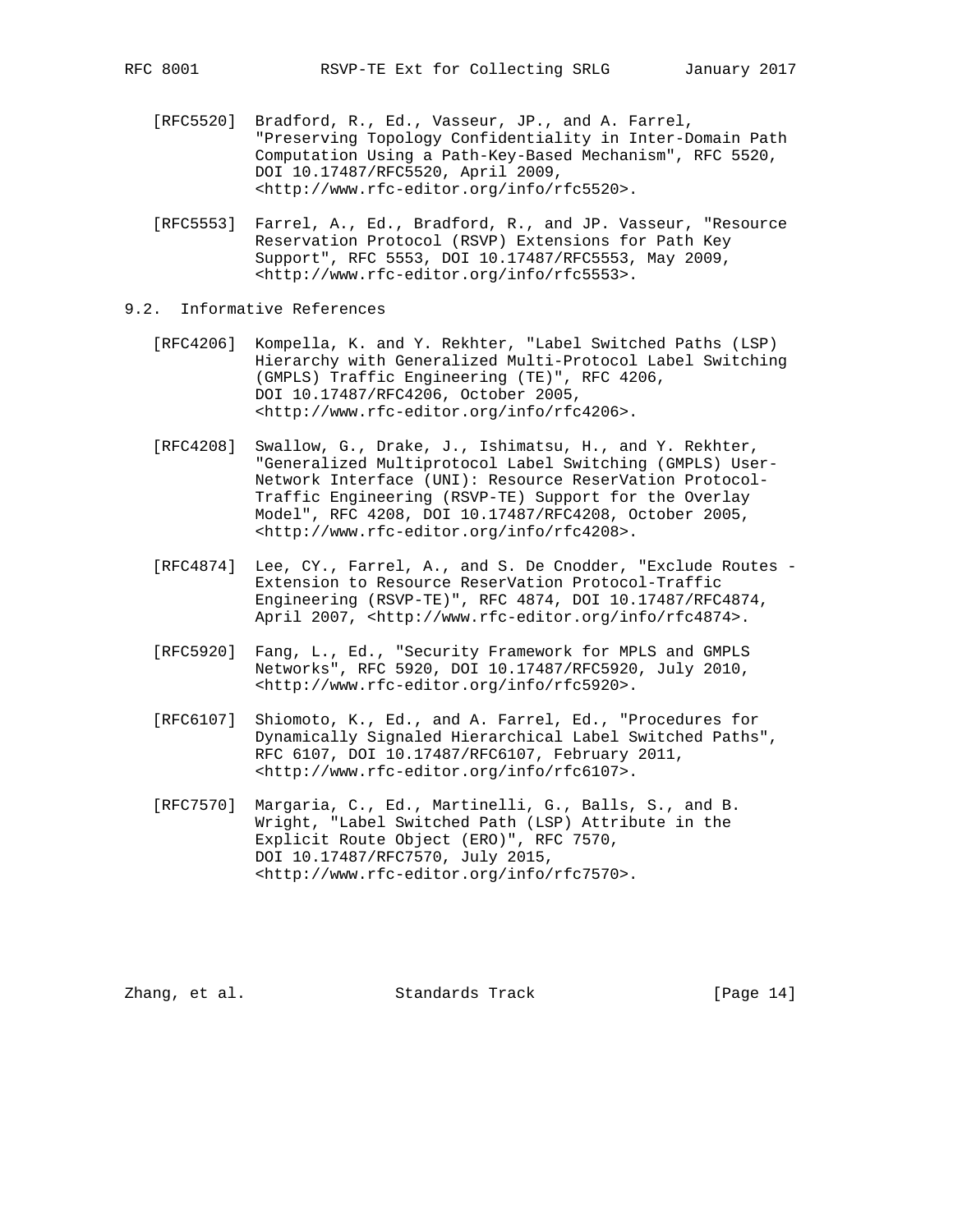# Acknowledgements

 The authors would like to thank Dieter Beller, Vishnu Pavan Beeram, Lou Berger, Deborah Brungard, Igor Bryskin, Ramon Casellas, Niclas Comstedt, Alan Davey, Elwyn Davies, Dhruv Dhody, Himanshu Shah, and Xian Zhang for their useful comments and improvements to this document.

Contributors

 Dan Li Huawei F3-5-B RD Center Bantian, Longgang District, Shenzhen 518129 China

Email: danli@huawei.com

Zhang, et al. Standards Track [Page 15]